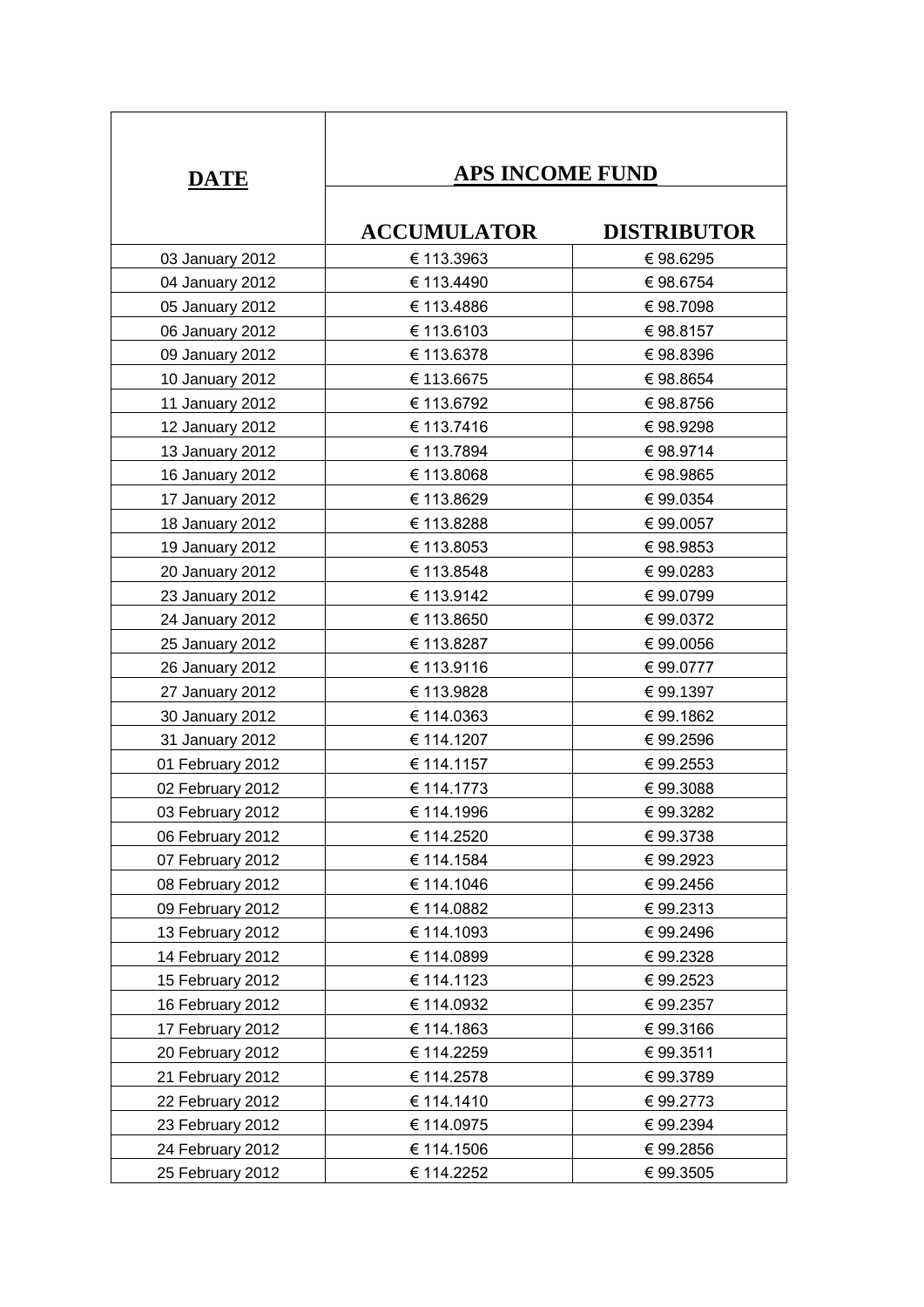| 28 February 2012 | € 114.2898 | € 99.4067 |
|------------------|------------|-----------|
| 29 February 2012 | € 114.4830 | € 99.5747 |
| 01 March 2012    | € 114.6118 | €99.6868  |
| 02 March 2012    | € 114.6055 | €99.6812  |
| 05 March 2012    | € 114.4936 | €99.5839  |
| 06 March 2012    | € 114.4965 | € 99.5864 |
| 07 March 2012    | € 114.3879 | €99.4920  |
| 08 March 2012    | € 114.2985 | €99.4142  |
| 09 March 2012    | € 114.3498 | €99.4589  |
| 12 March 2012    | € 114.3437 | € 99.4535 |
| 13 March 2012    | € 114.3795 | €99.4847  |
| 14 March 2012    | € 114.3843 | €99.4889  |
| 15 March 2012    | € 114.3645 | € 99.4716 |
| 16 March 2012    | € 114.3554 | € 99.4637 |
| 20 March 2012    | € 114.2893 | €99.4062  |
| 21 March 2012    | € 144.2571 | €99.3782  |
| 22 March 2012    | € 114.2616 | €99.3821  |
| 23 March 2012    | € 114.2018 | € 99.3301 |
| 26 March 2012    | € 114.3238 | € 99.4362 |
| 27 March 2012    | € 114.2543 | € 99.3758 |
| 28 March 2012    | € 114.1608 | €99.2944  |
| 29 March 2012    | € 114.1228 | €99.2614  |
| 30 March 2012    | € 114.1682 | €99.3009  |
| 02 April 2012    | € 114.2794 | €99.3976  |
| 03 April 2012    | € 114.3324 | € 99.4437 |
| 04 April 2012    | € 114.2862 | €99.4036  |
| 05 April 2012    | € 114.2548 | €99.3763  |
| 10 April 2012    | € 114.3092 | €99.4235  |
| 11 April 2012    | € 114.2584 | € 99.3794 |
| 12 April 2012    | € 114.3504 | € 99.4593 |
| 13 April 2012    | € 114.3595 | €99.4673  |
| 16 April 2012    | € 114.3486 | € 99.4578 |
| 17 April 2012    | € 114.3351 | € 99.4460 |
| 18 April 2012    | € 114.4056 | € 99.5074 |
| 19 April 2012    | € 114.4245 | €99.5238  |
| 20 April 2012    | € 114.3235 | € 99.4360 |
| 23 April 2012    | € 114.4830 | € 99.5747 |
| 24 April 2012    | € 114.5301 | € 99.6157 |
| 25 April 2012    | € 114.5739 | €99.6538  |
| 26 April 2012    | € 114.6100 | €99.6852  |
| 27 April 2012    | € 114.6206 | €99.6944  |
| 30 April 2012    | € 114.7926 | € 99.8440 |
| 02 May 2012      | € 114.9452 | €99.9768  |
| 03 May 2012      | € 114.9163 | €99.9516  |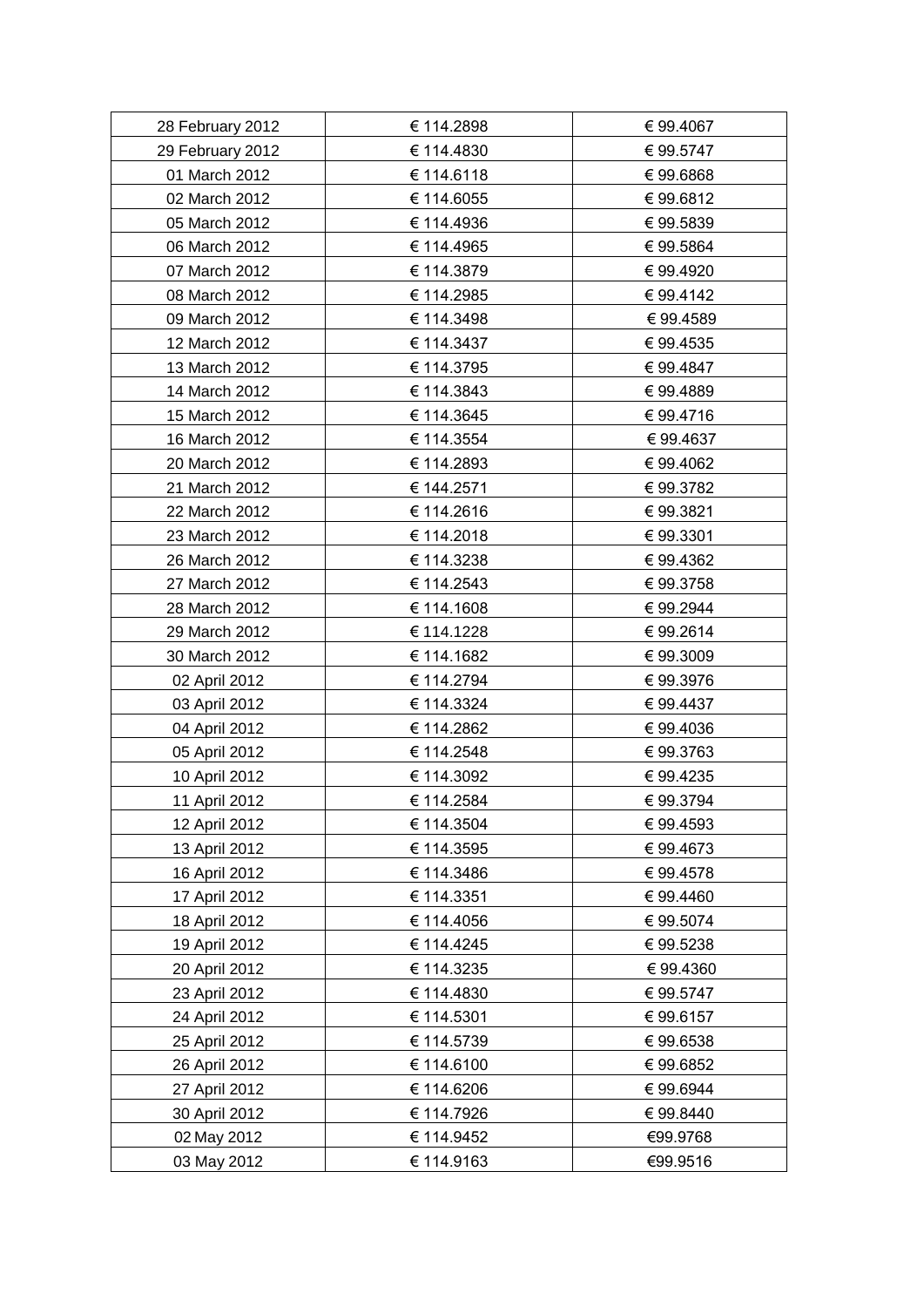| 04 May 2012  | €115.0474  | €100.0656 |
|--------------|------------|-----------|
| 07 May 2012  | €115.1261  | €100.1340 |
| 08 May 2012  | €115.1937  | €100.1929 |
| 09 May 2012  | €115.0930  | €100.1053 |
| 10 May 2012  | €115.0319  | €100.0521 |
| 11 May 2012  | €115.1196  | €100.1284 |
| 14 May 2012  | €115.0324  | €100.0525 |
| 15 May 2012  | €115.0553  | €100.0724 |
| 16 May 2012  | €114.9606  | €99.9901  |
| 17 May 2012  | €114.9084  | €99.9447  |
| 18 May 2012  | € 114.9330 | €99.9661  |
| 21 May 2012  | €114.8396  | €99.8848  |
| 22 May 2012  | € 114.9204 | €99.9551  |
| 23 May 2012  | €114.8413  | €99.8864  |
| 24 May 2012  | €114.9802  | €100.0072 |
| 25 May 2012  | €114.9122  | €99.9480  |
| 28 May 2012  | €114.8749  | €99.9156  |
| 29 May 2012  | €114.8967  | €99.9346  |
| 30 May 2012  | €114.9323  | €99.9655  |
| 31 May 2012  | €115.0212  | €100.0428 |
| 01 June 2012 | €114.9705  | €99.9987  |
| 04 June 2012 | €115.1035  | €100.1144 |
| 05 June 2012 | €115.1204  | €100.1291 |
| 06 June 2012 | €115.1703  | €100.1725 |
| 08 June 2012 | €115.0283  | €100.0490 |
| 11 June 2012 | €115.0567  | €100.0737 |
| 12 June 2012 | €114.9777  | €100.0050 |
| 13 June 2012 | €114.9739  | €100.0017 |
| 14 June 2012 | €114.7647  | €99.8197  |
| 15 June 2012 | €114.8944  | €99.9325  |
| 18 June 2012 | €114.9967  | €100.0215 |
| 19 June 2012 | €115.0732  | €100.0880 |
| 20 June 2012 | €115.1171  | €100.1262 |
| 21 June 2012 | €115.2007  | €100.1990 |
| 22 June 2012 | €115.2553  | €100.2464 |
| 25 June 2012 | €115.2097  | €100.2068 |
| 26 June 2012 | €115.1881  | €100.1880 |
| 27 June 2012 | €115.1712  | €100.1733 |
| 28 June 2012 | €115.1978  | €100.1964 |
| 02 July 2012 | €115.3815  | €98.5421  |
| 03 July 2012 | €115.4500  | €98.6007  |
| 04 July 2012 | €115.5034  | €98.6463  |
| 05 July 2012 | €115.5089  | €98.6510  |
| 06 July 2012 | €115.6407  | €98.7635  |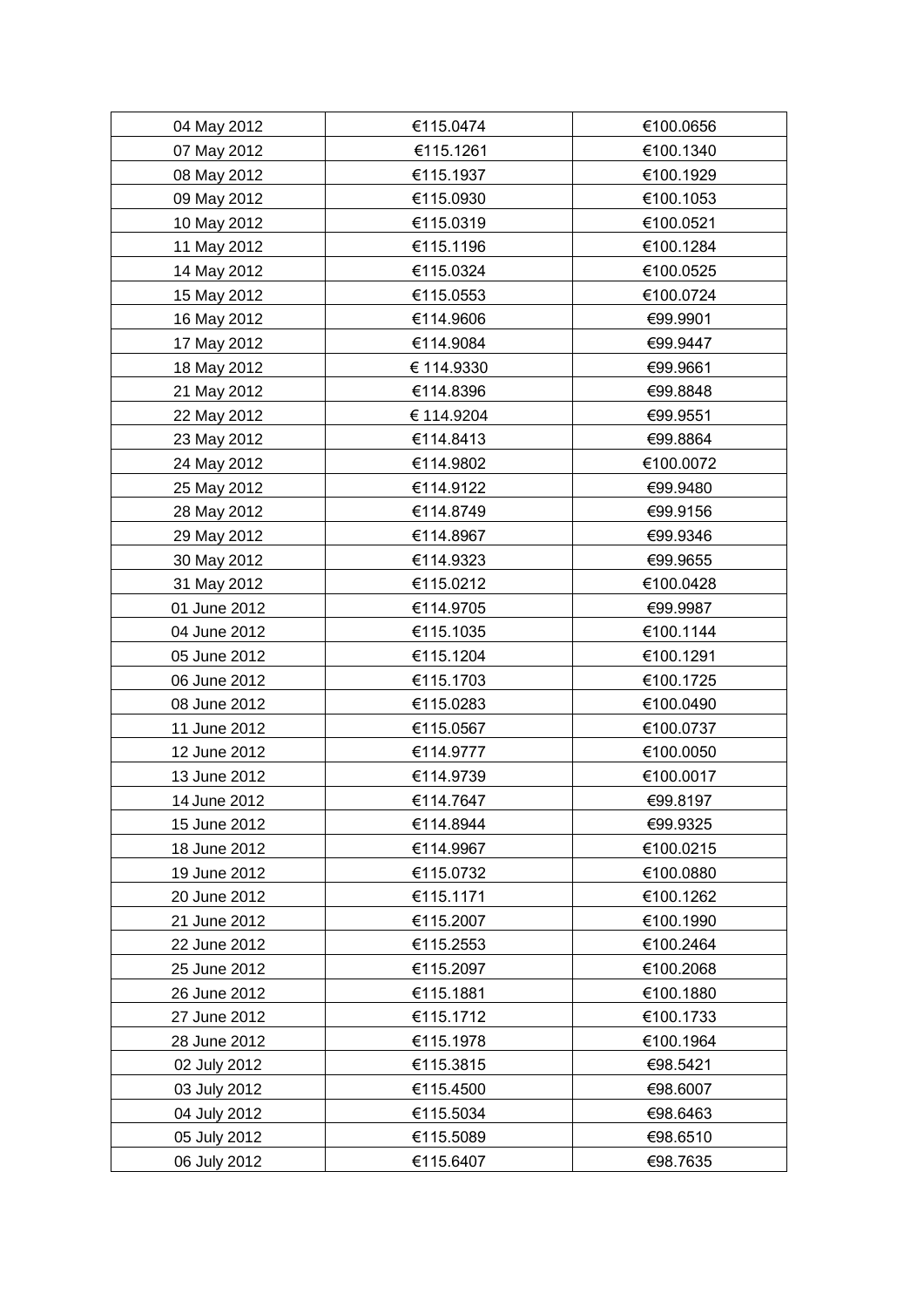| 09 July 2012     | €115.7190 | €98.8304  |
|------------------|-----------|-----------|
| 10 July 2012     | €115.7657 | €98.8703  |
| 11 July 2012     | €115.9681 | €99.0431  |
| 12 July 2012     | €116.0959 | €99.1523  |
| 13 July 2012     | €116.1545 | €99.2023  |
| 16 July 2012     | €116.2619 | €99.2941  |
| 17 July 2012     | €116.2321 | €99.2686  |
| 18 July 2012     | €116.3171 | €99.3412  |
| 19 July 2012     | €116.3694 | €99.3859  |
| 20 July 2012     | €116.4512 | €99.4557  |
| 23 July 2012     | €116.6242 | €99.6035  |
| 24 July 2012     | €116.5623 | €99.5506  |
| 25 July 2012     | €116.4922 | €99.4907  |
| 26 July 2012     | €116.6328 | €99.6108  |
| 27 July 2012     | €116.7009 | €99.6690  |
| 30 July 2012     | €116.8002 | €99.7538  |
| 31 July 2012     | €116.7869 | €99.7424  |
| 1 August 2012    | €116.8501 | €99.7964  |
| 2 August 2012    | €116.9437 | €99.8763  |
| 3 August 2012    | €116.9073 | €99.8453  |
| 6 August 2012    | €116.8607 | €99.8055  |
| 7 August 2012    | €116.9505 | €99.8821  |
| 8 August 2012    | €117.0024 | €99.9264  |
| 9 August 2012    | €117.0233 | €99.9443  |
| 10 August 2012   | €117.0259 | €99.9465  |
| 13 August 2012   | €116.9512 | €99.8828  |
| 14 August 2012   | €117.1410 | €100.0449 |
| 16 August 2012   | €117.0427 | €99.9609  |
| 17 August 2012   | €117.0485 | €99.9659  |
| 20 August 2012   | €116.9285 | €99.8634  |
| 21 August 2012   | €116.8504 | €99.7966  |
| 22 August 2012   | €117.3549 | €100.2276 |
| 23 August 2012   | €117.4022 | €100.2679 |
| 24 August 2012   | €117.4832 | €100.3371 |
| 27 August 2012   | €117.5136 | €100.3631 |
| 28 August 2012   | €117.5716 | €100.4126 |
| 29 August 2012   | €117.5031 | €100.3541 |
| 30 August 2012   | €117.4848 | €100.3385 |
| 31 August 2012   | €117.5425 | €100.3878 |
| 3 September 2012 | €117.6154 | €100.4500 |
| 4 September 2012 | €117.3291 | €100.2055 |
| 5 September 2012 | €117.4709 | €100.3266 |
| 6 September 2012 | €117.5317 | €100.3785 |
| 7 September 2012 | €117.7299 | €100.5478 |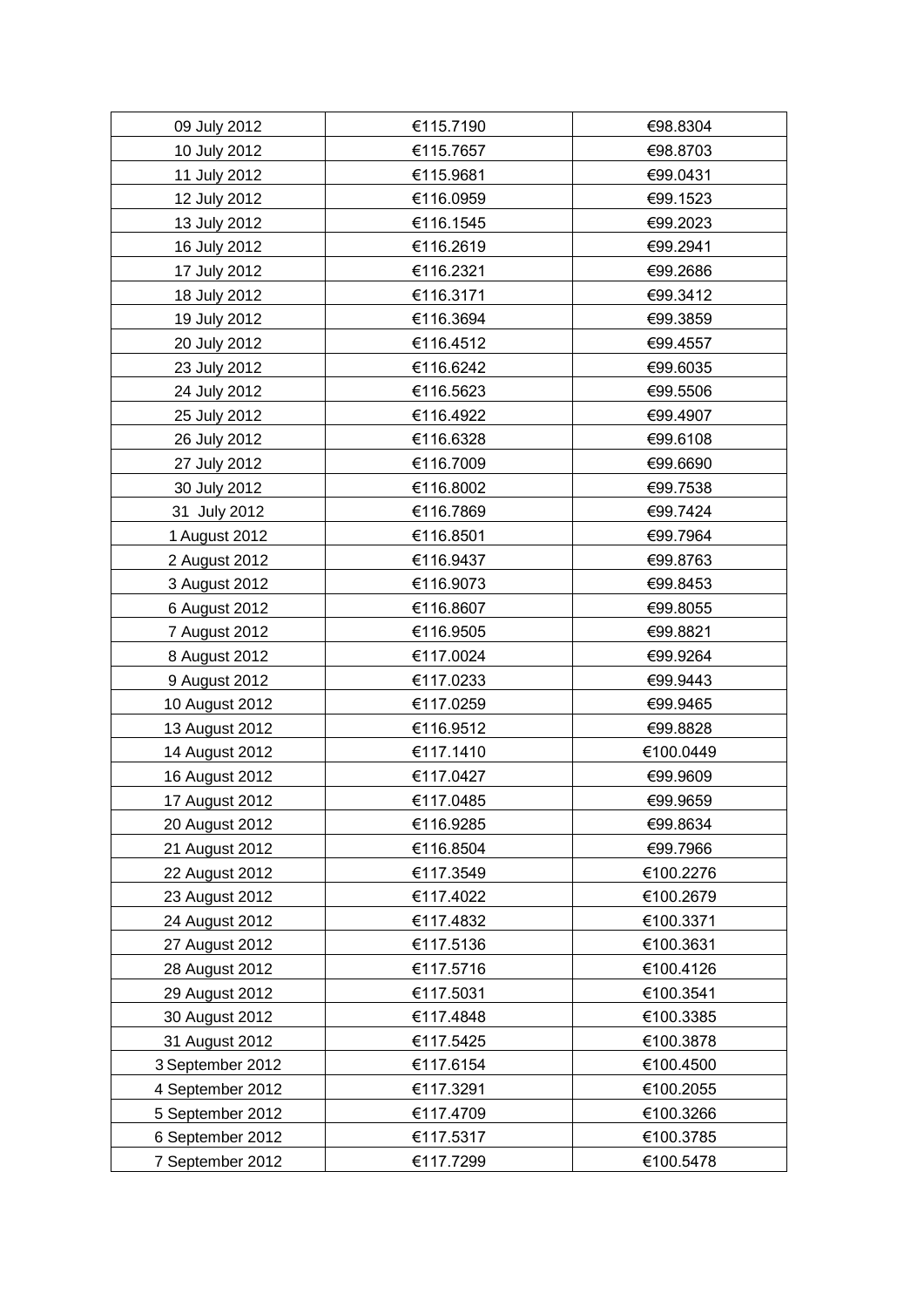| 10 September 2012 | €117.8466 | €100.6475 |
|-------------------|-----------|-----------|
| 11 September 2012 | €117.8666 | €100.6646 |
| 12 September 2012 | €117.8846 | €100.6799 |
| 13 September 2012 | €117.8228 | €100.6272 |
| 14 September 2012 | €117.7731 | €100.5847 |
| 17 September 2012 | €117.6937 | €100.5169 |
| 18 September 2012 | €117.7084 | €100.5294 |
| 19 September 2012 | €117.8747 | €100.6715 |
| 20 September 2012 | €118.0176 | €100.7936 |
| 24 September 2012 | €118.0492 | €100.8205 |
| 25 September 2012 | €118.0701 | €100.8384 |
| 26 September 2012 | €118.0392 | €100.8119 |
| 27 September 2012 | €118.0512 | €100.8222 |
| 28 September 2012 | €117.9947 | €100.7739 |
| 1 October 2012    | €118.0781 | €100.8452 |
| 2 October 2012    | €118.2539 | €100.9954 |
| 3 October 2012    | €118.2167 | €100.9636 |
| 4 October 2012    | €118.1969 | €100.9467 |
| 5 October 2012    | €118.2189 | €100.9654 |
| 8 October 2012    | €118.1925 | €100.9429 |
| 9 October 2012    | €118.2176 | €100.9643 |
| 10 October 2012   | €118.3282 | €101.0588 |
| 11 October 2012   | €118.4592 | €101.1707 |
| 12 October 2012   | €118.6238 | €101.3113 |
| 15 October 2012   | €118.6180 | €101.3063 |
| 16 October 2012   | €118.6369 | €101.3225 |
| 17 October 2012   | €118.7152 | €101.3893 |
| 18 October 2012   | €118.6446 | €101.3290 |
| 19 October 2012   | €118.6370 | €101.3225 |
| 22 October 2012   | €118.6682 | €101.3491 |
| 23 October 2012   | €118.6326 | €101.3187 |
| 24 October 2012   | €118.7000 | €101.3764 |
| 25 October 2012   | €118.7694 | €101.4356 |
| 26 October 2012   | €118.8692 | €101.5209 |
| 29 October 2012   | €119.1558 | €101.7656 |
| 30 October 2012   | €119.2078 | €101.8100 |
| 31 October 2012   | €119.0154 | €101.6457 |
| 1 November 2012   | €119.0124 | €101.6432 |
| 2 November 2012   | €119.1206 | €101.7355 |
| 5 November 2012   | €118.9730 | €101.6095 |
| 6 November 2012   | €118.9880 | €101.6223 |
| 7 November 2012   | €119.1046 | €101.7219 |
| 8 November 2012   | €119.1802 | €101.7864 |
| 9 November 2012   | €119.2240 | €101.8239 |